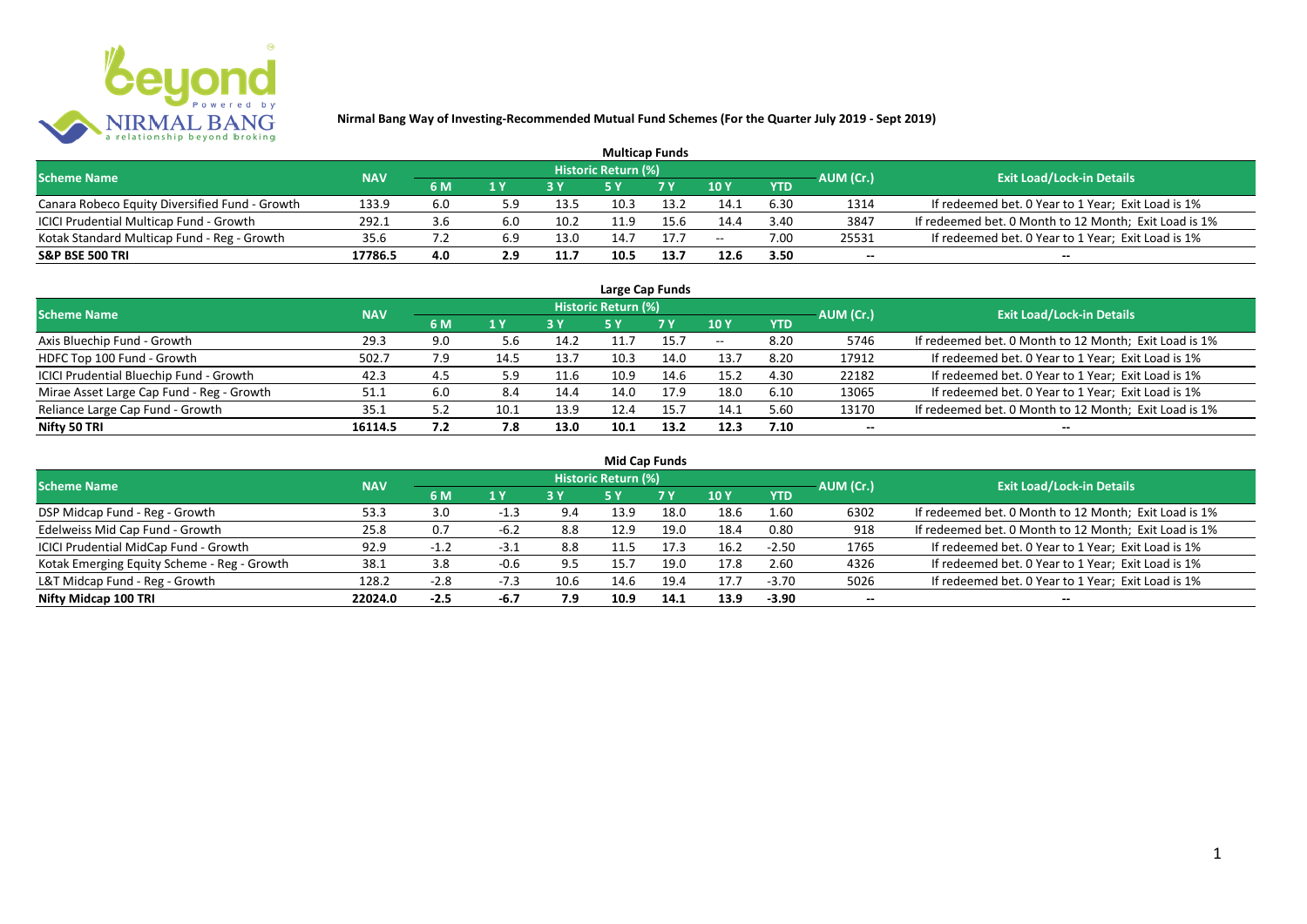

| Large & Midcap                                   |            |                                      |                         |      |                            |      |      |            |           |                                                    |  |  |  |
|--------------------------------------------------|------------|--------------------------------------|-------------------------|------|----------------------------|------|------|------------|-----------|----------------------------------------------------|--|--|--|
| <b>Scheme Name</b>                               | <b>NAV</b> |                                      |                         |      | <b>Historic Return (%)</b> |      |      |            | AUM (Cr.) | <b>Exit Load/Lock-in Details</b>                   |  |  |  |
|                                                  |            | 6 M                                  | $\mathbf{A} \mathbf{V}$ |      |                            | 7 V  | 10Y  | <b>YTD</b> |           |                                                    |  |  |  |
| Canara Robeco Emerging Equities - Growth         | 92.1       | - -                                  | $-0.2$                  | 12.8 | 16.5                       |      | 21.5 | 3.50       | 4929      | If redeemed bet. 0 Year to 1 Year; Exit Load is 1% |  |  |  |
| Invesco India Growth Opportunities Fund - Growth | 33.6       |                                      |                         | 12.4 | 12.4                       |      | 14.3 | 2.40       | 1434      | If redeemed bet. 0 Year to 1 Year; Exit Load is 1% |  |  |  |
| NIFTY Large Midcap 250 TRI                       | 7086.8     | י י<br>$\mathbf{L} \cdot \mathbf{L}$ |                         | 11.7 | 11.8                       | 15.4 | 14.0 | 1.30       | $- -$     | $- -$                                              |  |  |  |

|                                  |            |     |     |      |                     | <b>Focused Funds</b> |       |            |           |                                                       |
|----------------------------------|------------|-----|-----|------|---------------------|----------------------|-------|------------|-----------|-------------------------------------------------------|
| <b>Scheme Name</b>               | <b>NAV</b> |     |     |      | Historic Return (%) |                      |       |            | AUM (Cr.) | <b>Exit Load/Lock-in Details</b>                      |
|                                  |            | 6 M | 1 V |      | cν                  | 7 V                  | 10 Y  | <b>YTD</b> |           |                                                       |
| Axis Focused 25 Fund - Growth    | 27.9       |     |     | 14.9 | 14.0                | 15.6                 | $- -$ | 4.00       | 7978      | If redeemed bet. 0 Month to 12 Month; Exit Load is 1% |
| SBI Focused Equity Fund - Growth | 143.2      | 9.8 |     | 13.2 | 14.0                | 16.8                 | 19.6  | 8.30       | 4634      | If redeemed bet. 0 Year to 1 Year; Exit Load is 1%    |
| <b>S&amp;P BSE 500</b>           | 14970.2    |     |     | 10.4 | 9.1                 | 12.2                 | 11.1  | 3.00       | $- -$     | $- -$                                                 |

|                                                |            |           |         |                     | <b>Small Cap Funds</b> |        |       |            |           |                                                    |
|------------------------------------------------|------------|-----------|---------|---------------------|------------------------|--------|-------|------------|-----------|----------------------------------------------------|
| <b>Scheme Name</b>                             | <b>NAV</b> |           |         | Historic Return (%) |                        |        |       |            | AUM (Cr.) | <b>Exit Load/Lock-in Details</b>                   |
|                                                |            | 6 M       |         |                     |                        |        | 10Y   | <b>YTD</b> |           |                                                    |
| Franklin India Smaller Companies Fund - Growth | 51.8       | ـ ـ ـ ـ ـ | $-9.2$  | 5.5                 | 13.1                   | 20.7   | 19.1  | $-1.20$    | 7577      | If redeemed bet. 0 Year to 1 Year; Exit Load is 1% |
| HDFC Small Cap Fund - Growth                   | 41.2       | -3        | -5.6    | 13.2                | 14.6                   |        | 16.1  | $-3.00$    | 8427      | If redeemed bet. 0 Year to 1 Year; Exit Load is 1% |
| L&T Emerging Businesses Fund - Reg - Growth    | 23.3       | -4.t      | $-10.5$ | 12.3                | 14.6                   | $\sim$ | $- -$ | $-6.00$    | 6079      | If redeemed bet. 0 Year to 1 Year; Exit Load is 1% |
| Nifty Smallcap 100 TRI                         | 7405.1     | $-4.6$    | $-16.4$ | 1.7                 | 4.6                    | 9.9    | 10.6  | $-5.50$    | $- -$     | --                                                 |

# **ELSS Schemes (Tax Saving u/s 80-C)**

| <b>Scheme Name</b>                            | <b>NAV</b> |      |                | <b>Historic Return (%)</b> |       |      |         |            | AUM (Cr.)                | <b>Exit Load/Lock-in Details</b> |
|-----------------------------------------------|------------|------|----------------|----------------------------|-------|------|---------|------------|--------------------------|----------------------------------|
|                                               |            | 6 M  | 1 <sub>Y</sub> |                            | 5 Y   | 7Y   | 10Y     | <b>YTD</b> |                          |                                  |
| Aditya Birla Sun Life Tax Relief 96 - Growth  | 30.1       | -1.3 | $-4.0$         | 9.9                        | 13.2  | 17.0 | 14.3    | $-2.50$    | 8913                     | Nil                              |
| Axis Long Term Equity Fund - Growth           | 45.0       | 8.0  | 2.3            | 12.8                       | 14.4  | 19.5 | $-  \,$ | 5.00       | 19817                    |                                  |
| IDFC Tax Advantage (ELSS) Fund - Reg - Growth | 55.6       | -4.5 | -1.4           | 11.9                       | 12.6  | 16.6 | 16.0    | 3.00       | 2063                     |                                  |
| Invesco India Tax Plan - Growth               | 50.2       | 3.0  |                | 11.2                       | 12.7  | 16.5 | 16.2    | 2.60       | 870                      |                                  |
| Mirae Asset Tax Saver Fund - Reg - Growth     | 17.7       | 6.0  | 8.5            | 17.6                       | $- -$ | --   | $- -$   | 5.90       | 2112                     |                                  |
| <b>S&amp;P BSE 200 TRI</b>                    | 5744.6     | 4.8  | 4.7            | 12.2                       | 10.7  | 13.9 | 12.7    | 4.30       | $\overline{\phantom{a}}$ | $\overline{\phantom{a}}$         |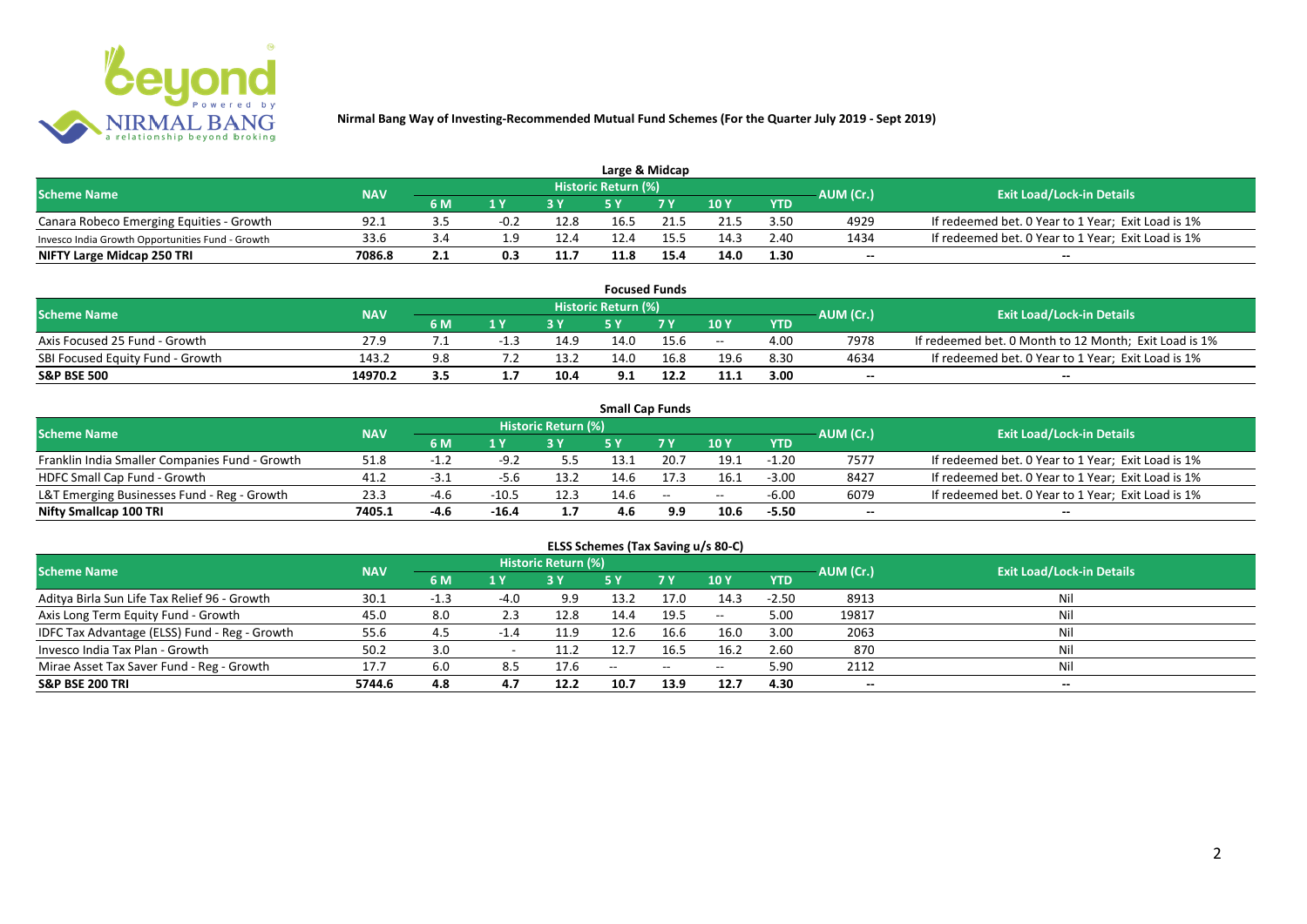

| <b>Contra/Value Fund</b>                  |            |           |     |                     |      |      |       |            |           |                                                    |  |  |  |
|-------------------------------------------|------------|-----------|-----|---------------------|------|------|-------|------------|-----------|----------------------------------------------------|--|--|--|
| <b>Scheme Name</b>                        | <b>NAV</b> |           |     | Historic Return (%) |      |      |       |            | AUM (Cr.) | <b>Exit Load/Lock-in Details</b>                   |  |  |  |
|                                           |            | <b>6M</b> | 1 Y |                     |      | 7 Y  | 10Y   | <b>YTD</b> |           |                                                    |  |  |  |
| Kotak India EQ Contra Fund - Reg - Growth | 52.1       | 5.0       |     | 13.5                | 11.2 | 14.0 | 13.5  | 4.20       | 853       | If redeemed bet. 0 Year to 1 Year; Exit Load is 1% |  |  |  |
| Invesco India Contra Fund - Growth        | 46.8       | 1.6       | 1.0 | 13.1                | 13.9 | 17.5 | L5. . | 1.10       | 3929      | If redeemed bet. 0 Year to 1 Year; Exit Load is 1% |  |  |  |
| UTI Value Opportunities Fund - Growth     | 60.0       | 2.6       |     | 8.1                 |      | 1.2  | 12.4  | 2.70       | 4493      | If redeemed bet. 0 Year to 1 Year; Exit Load is 1% |  |  |  |
| <b>S&amp;P BSE 500 TRI</b>                | 17786.5    | 4.0       | 2.9 | 11.7                | 10.5 | 13.7 | 12.6  | 3.50       | --        | $- -$                                              |  |  |  |

| Sector/Thematic                                                           |            |        |                |                            |      |           |               |            |           |                                                    |  |  |  |
|---------------------------------------------------------------------------|------------|--------|----------------|----------------------------|------|-----------|---------------|------------|-----------|----------------------------------------------------|--|--|--|
| <b>Scheme Name</b>                                                        | <b>NAV</b> |        |                | <b>Historic Return (%)</b> |      |           |               |            | AUM (Cr.) | <b>Exit Load/Lock-in Details</b>                   |  |  |  |
|                                                                           |            | 6 M    | 1 <sub>Y</sub> | <b>3 Y</b>                 | 5Y   | <b>7Y</b> | 10Y           | <b>YTD</b> |           |                                                    |  |  |  |
| Canara Robeco Consumer Trends Fund - Reg - Growth                         | 38.7       | 2.8    | 2.9            | 13.1                       | 14.5 | 16.2      | $\sim$ $\sim$ | 2.80       | 337       | If redeemed bet. 0 Year to 1 Year; Exit Load is 1% |  |  |  |
| Mirae Asset Great Consumer Fund - Growth                                  | 33.6       | $-1.5$ | 0.6            | 14.5                       | 13.9 | 16.8      | $\sim$ $\sim$ | $-1.80$    | 777       | If redeemed bet. 0 Year to 1 Year; Exit Load is 1% |  |  |  |
| ICICI Prudential Technology Fund - Growth                                 | 56.9       | 0.1    | 2.7            | 11.3                       | 11.2 | 17.3      | 20.6          | 0.40       | 456       | If redeemed bet. 0 Day to 15 Day; Exit Load is 1%  |  |  |  |
| Reliance Pharma Fund - Growth                                             | 140.3      | $-7.0$ | $-3.6$         | 0.5                        | 7.4  | 13.2      | 18.6          | $-6.20$    | 2492      | If redeemed bet. 0 Year to 1 Year; Exit Load is 1% |  |  |  |
| ICICI Prudential Banking and Financial Services Fund -<br>Retail - Growth | 67.7       | 9.1    | 15.7           | 18.3                       | 17.6 | 20.8      | 19.8          | 11.20      | 3299      | If redeemed bet. 0 Day to 15 Day; Exit Load is 1%  |  |  |  |
| Reliance Banking Fund - Growth                                            | 293.8      | 9.0    | 11.2           | 17.7                       | 15.0 | 17.0      | 18.1          | 10.90      | 3203      | If redeemed bet. 0 Year to 1 Year; Exit Load is 1% |  |  |  |
| <b>S&amp;P BSE 500 TRI</b>                                                | 17786.5    | 4.0    | 2.9            | 11.7                       | 10.5 | 13.7      | 12.6          | 3.50       | --        | $- -$                                              |  |  |  |

| <b>Dynamic Asset Allocation Funds</b>            |            |     |     |                            |               |               |       |            |                          |                                                         |  |  |  |
|--------------------------------------------------|------------|-----|-----|----------------------------|---------------|---------------|-------|------------|--------------------------|---------------------------------------------------------|--|--|--|
| <b>Scheme Name</b>                               | <b>NAV</b> |     |     | <b>Historic Return (%)</b> |               |               |       |            | AUM (Cr.)                | <b>Exit Load/Lock-in Details</b>                        |  |  |  |
|                                                  |            | 6 M | 1 Y | 3Y                         | 5 Y           | <b>7Y</b>     | 10Y   | <b>YTD</b> |                          |                                                         |  |  |  |
| ICICI Prudential Balanced Advantage Fund - Reg - | 35.8       | 4.3 | 6.8 | 9.1                        |               |               |       | 4.20       |                          |                                                         |  |  |  |
| Growth                                           |            |     |     |                            | 9.9           | 13.3          | 13.3  |            | 29105                    | If redeemed bet. 0 Year to 1 Year; Exit Load is 1%      |  |  |  |
| Invesco India Dynamic Equity Fund - Growth       | 29.1       | 5.9 | 4.4 | 9.9                        | 9.9           | 13.4          | 12.8  | 5.60       | 995                      | If redeemed bet. 0 Month to 3 Month; Exit Load is 0.25% |  |  |  |
| Reliance Balanced Advantage Fund - Growth        | 91.6       | 4.8 | 7.3 | 11.0                       | 10.1          | 13.6          | 13.2  | 5.30       | 1876                     | If redeemed bet. 0 Month to 12 Month; Exit Load is 1%   |  |  |  |
| SBI Dynamic Asset Allocation Fund - Reg - Growth | 13.3       | 1.3 | 1.8 | 7.6                        | $\sim$ $\sim$ | $\sim$ $\sim$ | $- -$ | 1.90       | 669                      | If redeemed bet. 0 Month to 12 Month; Exit Load is 1%   |  |  |  |
| NIFTY 50 Hybrid Composite Debt 65:35 Index       | 10045.6    | 7.2 | 9.8 | 11.4                       | 9.9           | 11.8          | 11.0  | 7.10       | $\overline{\phantom{a}}$ | $- -$                                                   |  |  |  |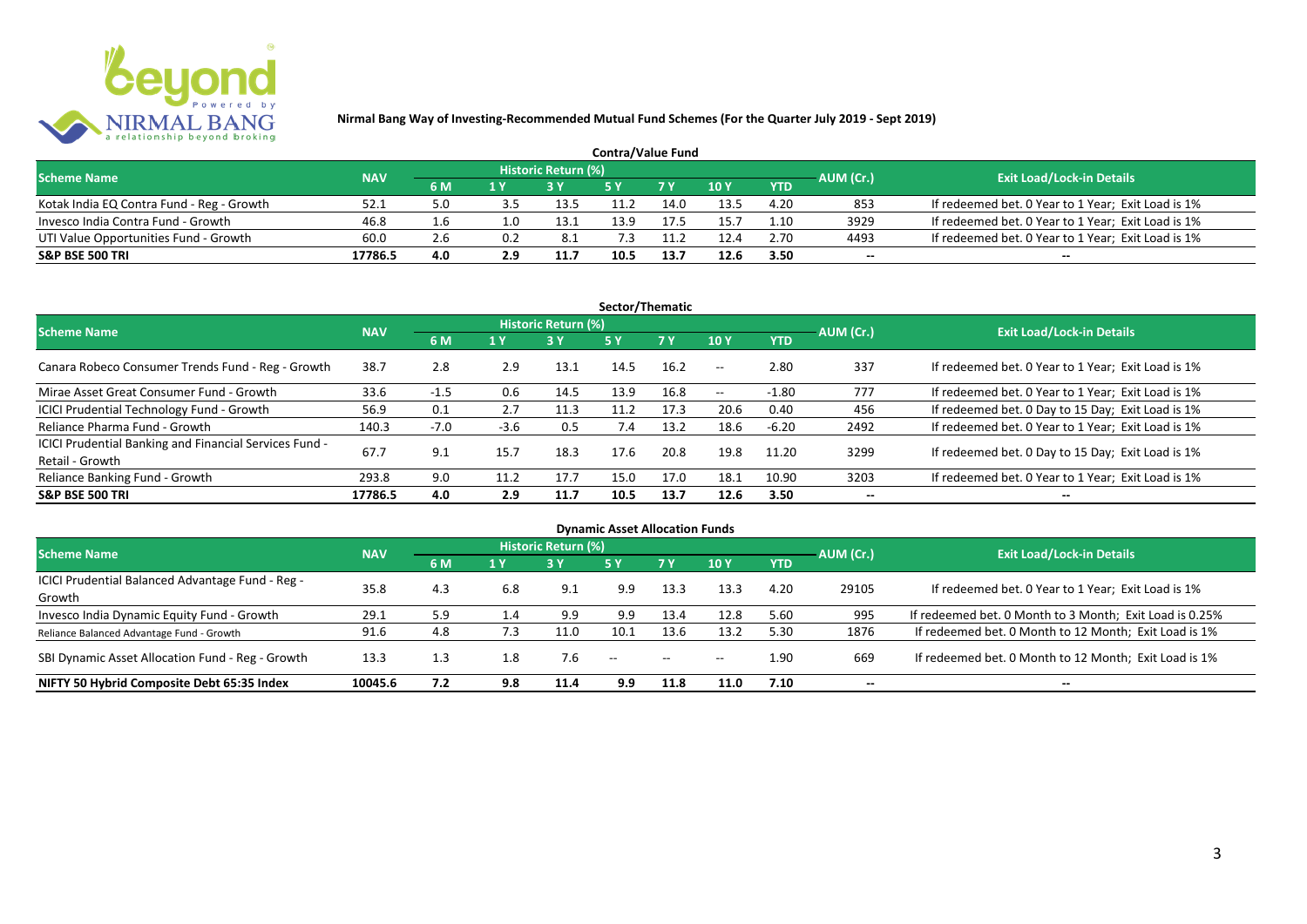

|                                                 |            |     |     |                            | <b>Hybrid Aggressive</b> |                          |       |            |           |                                                       |
|-------------------------------------------------|------------|-----|-----|----------------------------|--------------------------|--------------------------|-------|------------|-----------|-------------------------------------------------------|
| <b>Scheme Name</b>                              | <b>NAV</b> |     |     | <b>Historic Return (%)</b> |                          |                          |       |            | AUM (Cr.) | <b>Exit Load/Lock-in Details</b>                      |
|                                                 |            | 6 M | 1 Y |                            | 5 Y                      | 7 Y                      | 10Y   | <b>YTD</b> |           |                                                       |
| HDFC Hybrid Equity Fund - Growth                | 54.3       | 5.3 | 6.7 | 8.6                        | 7.0                      | 11.0                     | 11.5  | 5.60       | 22221     | If redeemed bet. 0 Year to 1 Year; Exit Load is 1%    |
| ICICI Prudential Equity & Debt Fund - Growth    | 134.6      | 4.9 | 8.2 | 11.1                       | 11.8                     | 15.6                     | 15.1  | 5.10       | 26036     | If redeemed bet. 0 Year to 1 Year; Exit Load is 1%    |
| Mirae Asset Hybrid - Equity Fund - Reg - Growth | 14.9       | 6.3 | 9.4 | 12.4                       | $\overline{\phantom{a}}$ | $\overline{\phantom{m}}$ | $- -$ | 6.30       | 2038      | If redeemed bet. 0 Year to 1 Year; Exit Load is 1%    |
| SBI Equity Hybrid Fund - Growth                 | 136.7      | 7.3 | 8.5 | 10.8                       | 12.2                     | 16.1                     | 13.4  | 6.50       | 30028     | If redeemed bet. 0 Month to 12 Month; Exit Load is 1% |
| Canara Robeco Equity Hybrid Fund - Growth       | 159.0      | 5.5 | 0.5 | 11.0                       |                          | 13.                      | 13.9  | 5.70       | 2316      | If redeemed bet. 0 Year to 1 Year; Exit Load is 1%    |
| NIFTY 50 Hybrid Composite Debt 65:35 Index      | 10045.6    | 7.2 | 9.8 | 11.4                       | 9.9                      | 11.8                     | 11.0  | 7.10       | $- -$     | $- -$                                                 |

| <b>Arbitrage Fund</b>                      |            |     |     |                            |     |  |     |      |           |                                                         |  |  |  |
|--------------------------------------------|------------|-----|-----|----------------------------|-----|--|-----|------|-----------|---------------------------------------------------------|--|--|--|
| <b>Scheme Name</b>                         | <b>NAV</b> |     |     | <b>Historic Return (%)</b> |     |  |     |      | AUM (Cr.) | <b>Exit Load/Lock-in Details</b>                        |  |  |  |
|                                            |            | 1 M | 3 M | 6 M                        |     |  | 2 V | YTD  |           |                                                         |  |  |  |
| IDFC Arbitrage Fund - Reg - Growth         | 23.8       |     |     | 7.0                        | 6.8 |  |     | 7.10 | 4643      | If redeemed bet. 0 Month to 1 Month; Exit Load is 0.25% |  |  |  |
| Kotak Equity Arbitrage Fund - Reg - Growth | 26.9       | 6.8 | 8.3 | 6.8                        | 6.7 |  |     | 6.80 | 13360     | If redeemed bet. 0 Day to 30 Day; Exit Load is 0.25%    |  |  |  |
| Reliance Arbitrage Fund - Growth           | 19.3       |     | 8.3 | 6.9                        | 6.8 |  | 6.4 | 7.00 | 8535      | If redeemed bet. 0 Month to 1 Month; Exit Load is 0.25% |  |  |  |

|                                          |            |       |     |                     |       | <b>Equity Saver</b>                                 |       |            |           |                                                       |
|------------------------------------------|------------|-------|-----|---------------------|-------|-----------------------------------------------------|-------|------------|-----------|-------------------------------------------------------|
| <b>Scheme Name</b>                       | <b>NAV</b> |       |     | Historic Return (%) |       |                                                     |       |            |           | <b>Exit Load/Lock-in Details</b>                      |
|                                          |            | 6 M   | 1 Y |                     |       | 7 <sub>V</sub>                                      | 10Y   | <b>YTD</b> | AUM (Cr.) |                                                       |
| Axis Equity Saver Fund - Reg - Growth    | 12.9       | 4.4   | 4.b |                     | $- -$ | $\hspace{0.1mm}-\hspace{0.1mm}-\hspace{0.1mm}$      | $- -$ | 3.90       | 769       | If redeemed bet. 0 Month to 12 Month; Exit Load is 1% |
| HDFC Equity Savings Fund - Growth        | 37.0       | 4.2   |     |                     | 8.3   | 9.2                                                 | 9.6   | 4.20       | 5422      | If redeemed bet. 0 Year to 1 Year; Exit Load is 1%    |
| Kotak Equity Savings Fund - Reg - Growth | 14.3       | 3.3   | 5.0 | 8.0                 | $-$   | $\hspace{0.05cm} -\hspace{0.05cm} -\hspace{0.05cm}$ | $- -$ | 3.20       | 2158      | If redeemed bet. 0 Year to 1 Year; Exit Load is 1%    |
| CRISIL Hybrid 50+50 - Moderate Index*    | $- -$      | $- -$ |     | --                  | --    | $- -$                                               |       | --         | --        | $- -$                                                 |

| <b>Liquid Funds</b>                       |            |           |     |                     |     |                          |            |                 |           |                                  |  |  |  |  |
|-------------------------------------------|------------|-----------|-----|---------------------|-----|--------------------------|------------|-----------------|-----------|----------------------------------|--|--|--|--|
| <b>Scheme Name</b>                        | <b>NAV</b> |           |     | Historic Return (%) |     |                          | <b>YTM</b> | Avg'            | AUM (Cr.) | <b>Exit Load/Lock-in Details</b> |  |  |  |  |
|                                           |            | <b>1W</b> | 2 W | 1 M                 | 3 M | 1Y                       |            | <b>Maturity</b> |           |                                  |  |  |  |  |
| Axis Liquid Fund - Growth                 | 2105.0     | 6.9       | 6.8 | 6.7                 | 7.0 | 7.5                      | 6.8        | 0.10            | 32993     | Nil                              |  |  |  |  |
| IDFC Cash Fund - Reg - Growth             | 2299.5     | 6.6       | 6.6 | -6.4                | 6.8 |                          | 6.9        | 0.05            | 13185     | Nil                              |  |  |  |  |
| Kotak Liquid Scheme - Reg - Growth        | 3844.3     | 6.8       | 6.9 | 6.6                 | 6.9 | 7.4                      | 6.8        | 0.10            | 31694     | Nil                              |  |  |  |  |
| Mirae Asset Cash Management Fund - Growth | 1987.6     |           | 6.9 | 6.5                 | 6.9 | 7.4                      | 6.9        | 0.07            | 3328      | Nil                              |  |  |  |  |
| <b>CRISIL Liquid Fund Index</b>           | $- -$      | 7.1       | 7.2 | 6.7                 | 7.1 | $\overline{\phantom{a}}$ | $- -$      | $- -$           | $- -$     | $- -$                            |  |  |  |  |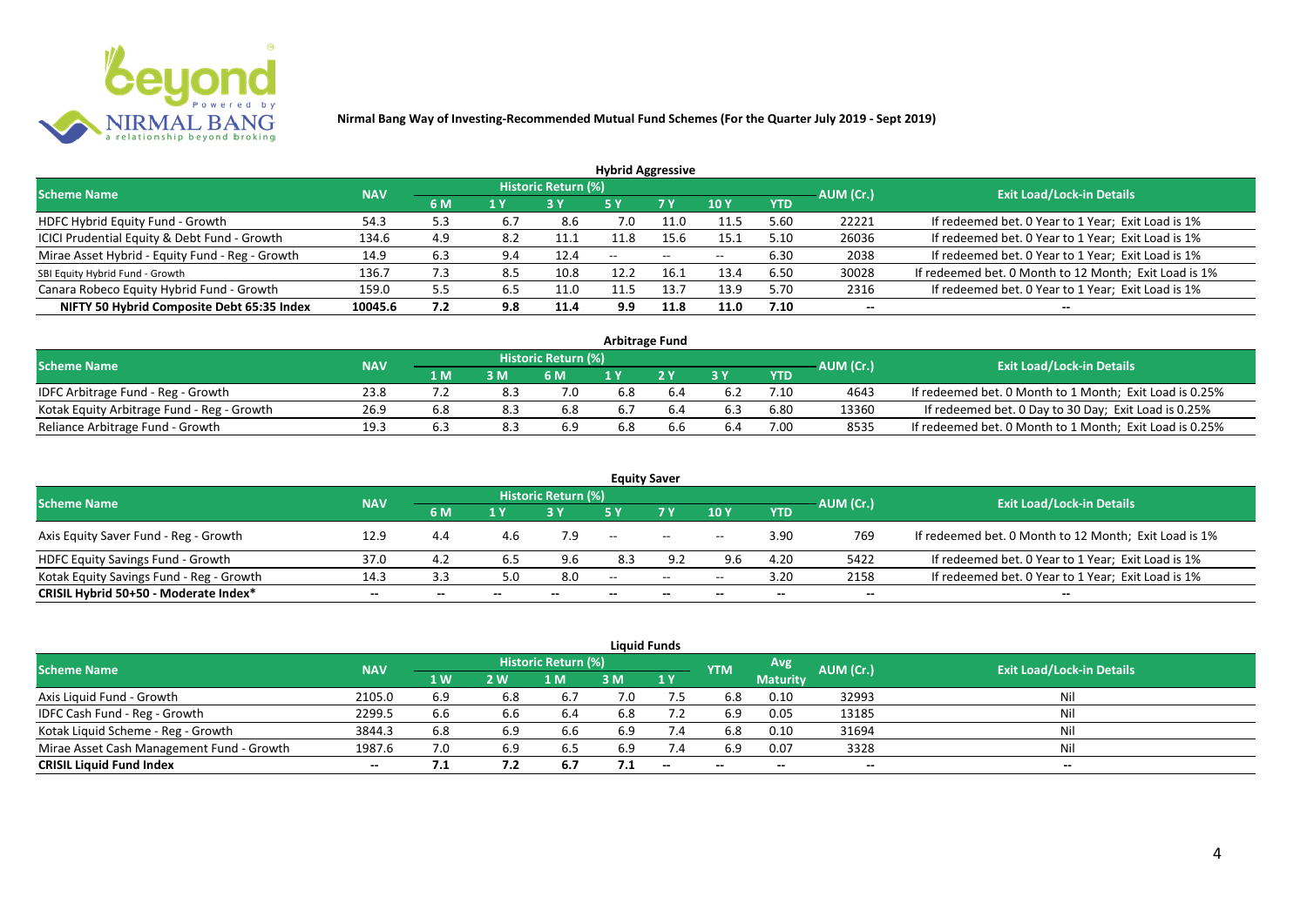

|                                               |            |     |     |                            | <b>Ultra Short Fund</b> |                          |            |                 |           |                                  |
|-----------------------------------------------|------------|-----|-----|----------------------------|-------------------------|--------------------------|------------|-----------------|-----------|----------------------------------|
| <b>Scheme Name</b>                            | <b>NAV</b> |     |     | <b>Historic Return (%)</b> |                         |                          | <b>YTM</b> | Avg             | AUM (Cr.) | <b>Exit Load/Lock-in Details</b> |
|                                               |            | 1 M | 3 M | 6 M                        | 1 V                     |                          |            | <b>Maturity</b> |           |                                  |
| HDFC Ultra Short Term Fund - Reg - Growth     | 10.7       |     |     |                            | $  \,$                  | $\sim$                   | ٠3         | 0.50            | 6847      | Nil                              |
| IDFC Ultra Short Term Fund - Reg - Growth     | 10.8       |     |     | 8.3                        | $\sim$                  | $\overline{\phantom{a}}$ |            | 0.37            | 2549      | Nil                              |
| SBI Magnum Ultra Short Duration Fund - Growth | 4233.1     |     |     | - 8.1                      | 8.3                     |                          |            | 0.49            | 8691      | Nil                              |
| <b>NIFTY Ultra Short Duration Debt Index</b>  | 3865.4     | 7.2 |     | 8.1                        | 8.3                     | 7.6                      | $- -$      | $- -$           | $- -$     | $- -$                            |

| <b>Money Market Fund</b>                                   |            |     |     |                     |       |                          |            |                 |                          |                                  |  |  |  |  |
|------------------------------------------------------------|------------|-----|-----|---------------------|-------|--------------------------|------------|-----------------|--------------------------|----------------------------------|--|--|--|--|
| <b>Scheme Name</b>                                         | <b>NAV</b> |     |     | Historic Return (%) |       |                          | <b>YTM</b> | Avg             | AUM (Cr.)                | <b>Exit Load/Lock-in Details</b> |  |  |  |  |
|                                                            |            | 1 M | 3M  | 6 M                 | 1Y    | 3Y                       |            | <b>Maturity</b> |                          |                                  |  |  |  |  |
| Aditya Birla Sun Life Money Manager Fund - Reg -<br>Growth | 255.9      | 8.1 | 7.9 | 8.4                 | 8.5   | 7.5                      |            | 0.59            | 11117                    | Nil                              |  |  |  |  |
| ICICI Prudential Money Market Fund - Reg - Growth          | 264.4      | 7.7 | 7.8 | 8.2                 | 8.2   | 7.4                      | 7.2        | 0.47            | 8992                     | Nil                              |  |  |  |  |
| Reliance Money Market Fund - Growth                        | 2885.8     | 7.7 | 8.0 | 8.4                 | 8.5   | 7.4                      | 7.1        | 0.46            | 3278                     | Nil                              |  |  |  |  |
| UTI Money Market Fund - Reg - Growth                       | 2145.3     | 7.9 | 7.8 | 8.4                 | 8.4   | 7.4                      | 7.3        | 0.69            | 5786                     | Nil                              |  |  |  |  |
| <b>CRISIL Liquid Fund Index</b>                            | $- -$      | 6.7 | 7.1 | $- -$               | $- -$ | $\overline{\phantom{a}}$ | $- -$      | --              | $\overline{\phantom{a}}$ | $- -$                            |  |  |  |  |

| <b>Short Term Fund</b>                          |            |      |           |                            |     |           |            |                 |           |                                  |  |  |  |  |
|-------------------------------------------------|------------|------|-----------|----------------------------|-----|-----------|------------|-----------------|-----------|----------------------------------|--|--|--|--|
| <b>Scheme Name</b>                              | <b>NAV</b> |      |           | <b>Historic Return (%)</b> |     |           | <b>YTM</b> | Avg             | AUM (Cr.) | <b>Exit Load/Lock-in Details</b> |  |  |  |  |
|                                                 |            | 1 M  | 3 M       | 6 M                        | 1 Y | <b>3Y</b> |            | <b>Maturity</b> |           |                                  |  |  |  |  |
| HDFC Short Term Debt Fund - Growth              | 21.2       | 12.5 | 9.6       | 9.5                        | 9.1 |           | 8.0        | 2.32            | 7992      | Nil                              |  |  |  |  |
| IDFC Bond Fund - Short Term Plan - Reg - Growth | 39.0       | 11.8 | $9\Delta$ | 10.0                       | 9.5 |           |            | 1.99            | 7525      | Nil                              |  |  |  |  |
| Kotak Bond Short Term Plan - Reg - Growth       | 35.8       | 14.2 | 10.3      | 10.3                       | 9.4 |           |            | 2.74            | 8993      | Nil                              |  |  |  |  |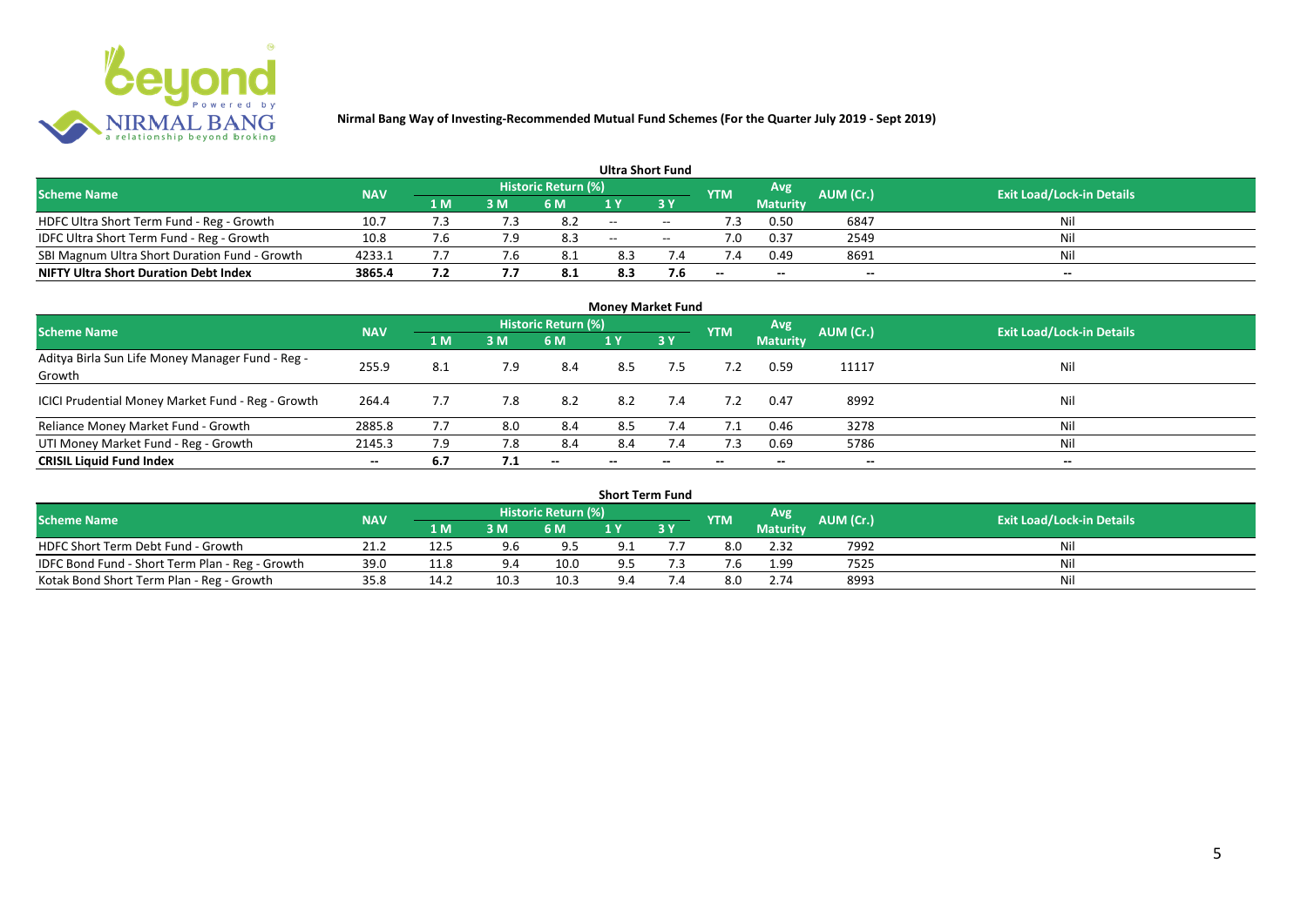

| <b>Low Duration Fund</b>                  |            |     |     |                            |     |  |            |          |           |                                  |  |  |  |  |
|-------------------------------------------|------------|-----|-----|----------------------------|-----|--|------------|----------|-----------|----------------------------------|--|--|--|--|
| <b>Scheme Name</b>                        | <b>NAV</b> |     |     | <b>Historic Return (%)</b> |     |  | <b>YTM</b> | Avg      | AUM (Cr.) | <b>Exit Load/Lock-in Details</b> |  |  |  |  |
|                                           |            | 1 M | 3 M | 6 M                        | 1 Y |  |            | Maturity |           |                                  |  |  |  |  |
| <b>HDFC Low Duration Fund - Growth</b>    | 40.0       |     |     | -8.1                       | 7.8 |  |            | 0.87     | 15150     | Nil                              |  |  |  |  |
| Canara Robeco Savings Fund - Reg - Growth | 29.9       | 8.3 |     | 8.4                        | 8.1 |  | '.4        | 0.83     | 1060      | Nil                              |  |  |  |  |
| IDFC Low Duration Fund - Reg - Growth     | 27.1       |     | 8.0 | 8.6                        | 8.4 |  |            | 0.80     | 3571      | Nil                              |  |  |  |  |

| <b>Banking &amp; PSU Bond Funds</b>                                                                                                                |      |      |      |      |      |     |     |                 |      |    |  |  |  |  |
|----------------------------------------------------------------------------------------------------------------------------------------------------|------|------|------|------|------|-----|-----|-----------------|------|----|--|--|--|--|
| <b>Historic Return (%)</b><br><b>Avg</b><br><b>AUM (Cr.)</b><br><b>Exit Load/Lock-in Details</b><br><b>NAV</b><br><b>Scheme Name</b><br><b>YTM</b> |      |      |      |      |      |     |     |                 |      |    |  |  |  |  |
|                                                                                                                                                    |      | 1 M  | 3 M  | 6 M  |      | 3 Y |     | <b>Maturity</b> |      |    |  |  |  |  |
| HDFC Banking and PSU Debt Fund - Reg - Growth                                                                                                      | 15.4 | 14.3 | 10.6 | 10.4 | 9.9  |     |     | 2.84            | 3187 | Ni |  |  |  |  |
| Kotak Banking and PSU Debt Fund - Reg - Growth                                                                                                     | 43.8 | 19.5 | 14.6 | 12.6 | 10.9 | 8.3 | 7.9 | 4.61            | 1617 |    |  |  |  |  |
| IDFC Banking & PSU Debt Fund - Reg - Growth                                                                                                        | 16.5 | 16.8 | 11.4 | 12.3 |      |     |     | 3.70            | 6126 | Ni |  |  |  |  |

| <b>Corporate Bond Funds</b>                                                                                                   |        |      |      |      |      |           |     |                 |       |     |  |  |  |  |
|-------------------------------------------------------------------------------------------------------------------------------|--------|------|------|------|------|-----------|-----|-----------------|-------|-----|--|--|--|--|
| Historic Return (%)<br>Avg<br>AUM (Cr.)<br><b>Exit Load/Lock-in Details</b><br><b>Scheme Name</b><br><b>NAV</b><br><b>YTM</b> |        |      |      |      |      |           |     |                 |       |     |  |  |  |  |
|                                                                                                                               |        | 1 M  | 3 M  | 6 M  |      | <b>3Y</b> |     | <b>Maturity</b> |       |     |  |  |  |  |
| ICICI Prudential Corporate Bond Fund - Reg - Growth                                                                           | 19.6   | 12.3 | 10.2 | 10.4 | 9.2  |           | 7.9 | 2.38            | 7088  | Nil |  |  |  |  |
| HDFC Corporate Bond Fund - Growth                                                                                             | 21.5   | 18.2 | 13.0 | 12.3 | 10.7 | 8.3       | 7.9 | 4.21            | 12258 | Nil |  |  |  |  |
| Kotak Corporate Bond Fund - Std - Growth                                                                                      | 2533.5 | 10.3 | 9.5  | 9.7  | 9.1  | 8.1       | 7.9 | 1.60            | 2037  | Nil |  |  |  |  |